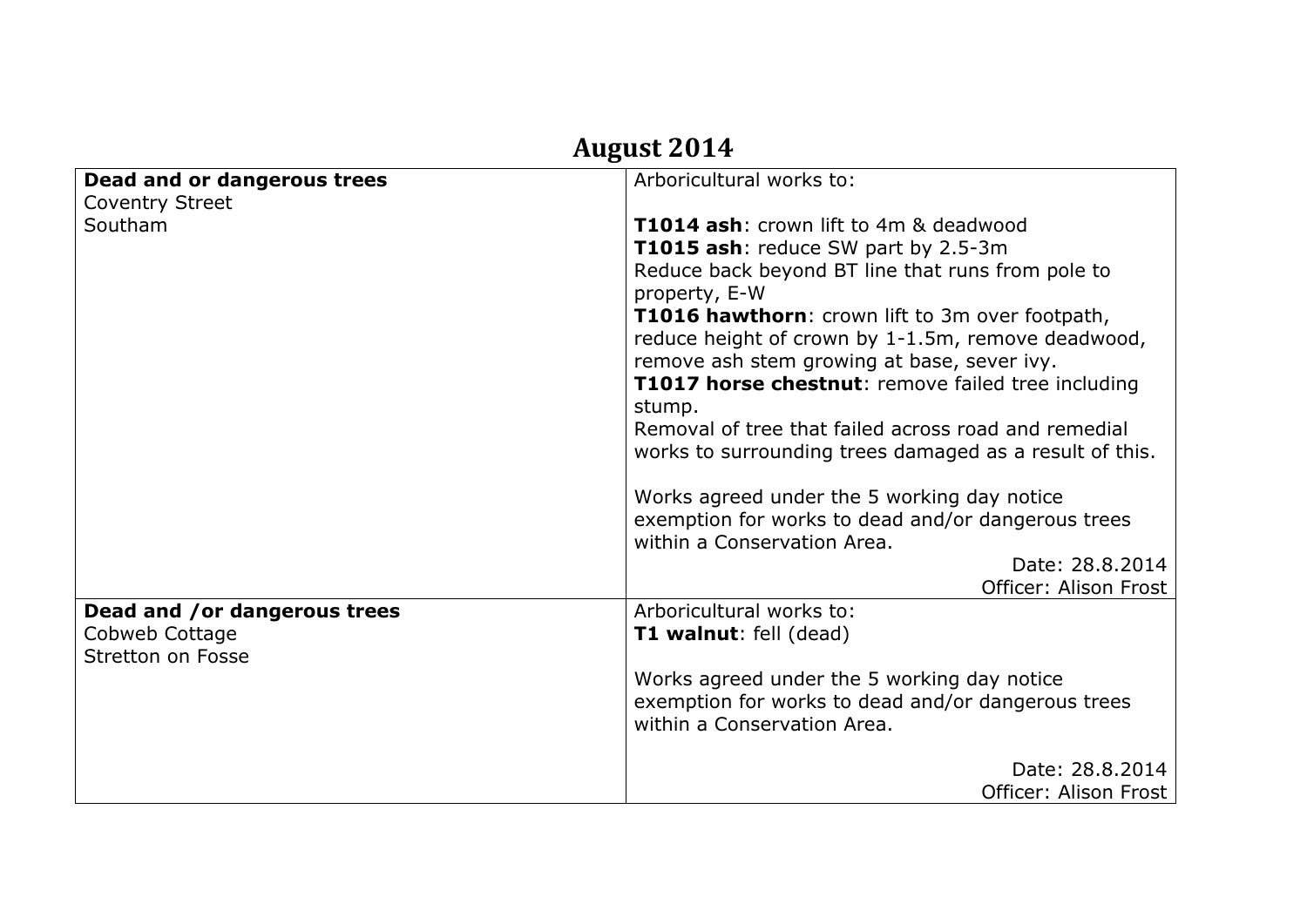| Tree Preservation Order issued covering:<br>52no. individual trees<br>3no. groups of trees<br>1no. woodland | Land at the former Shottery Hall, Church Lane,<br>Shottery, Stratford-upon-Avon<br>Legal number: SDC 689<br>Date served: 11.08.2014<br>Officer: Ruth Rose                                                                                                             |
|-------------------------------------------------------------------------------------------------------------|-----------------------------------------------------------------------------------------------------------------------------------------------------------------------------------------------------------------------------------------------------------------------|
| Dead and/or dangerous trees<br>Dorsington Manor<br>Dorsington                                               | Arboricultural works to:<br><b>T1 lime:</b> pollard due to main stem failure (storm<br>damage).<br>Works agreed under the 5 working day notice<br>exemption for works to dead and/or dangerous trees<br>the subject of a Tree Preservation Order.<br>Date: 12.08.2014 |
| Dead and/or dangerous trees<br>The Grange<br><b>Tysoe Road</b><br>Radway                                    | Officer: Ruth Rose<br>Arboricultural works to:<br>T1beech: fell (dead.) Replacement planting proposed.<br>Works agreed under the 5 working day notice<br>exemption for works to dead and/or dangerous trees<br>located in a Conservation Area.                        |
|                                                                                                             | Date: 05.08.2014<br>Officer: Ruth Rose                                                                                                                                                                                                                                |